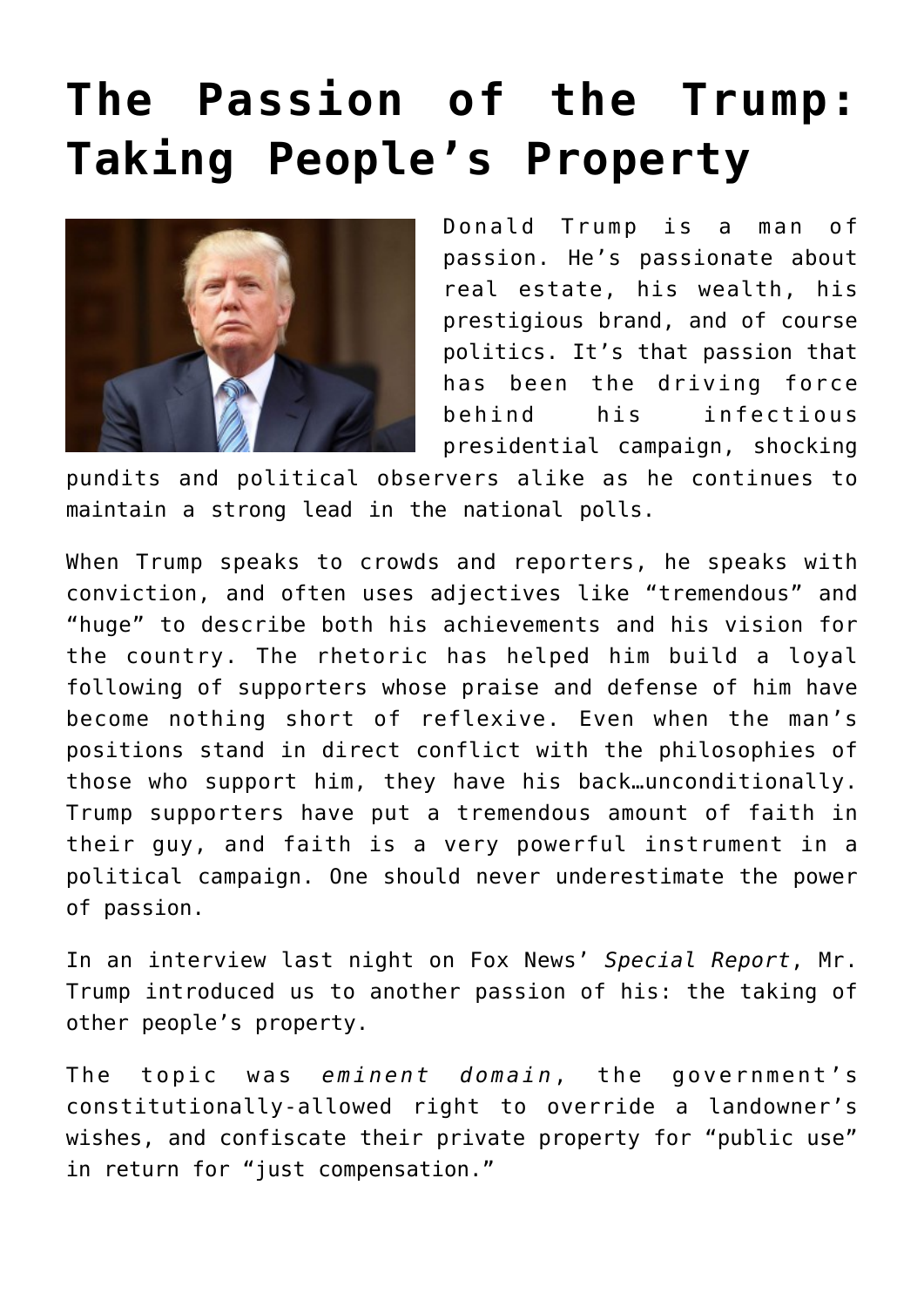*"I think eminent domain is wonderful,"* Trump told interviewer Bret Baier. "

Trump explained that if developers want to build a public highway or even a private business, using eminent domain to acquire the property from unwilling owners (who he referred to as "hold-outs") is a good thing. He pointed out that many jobs are created through big construction projects, and if property rights are standing in the way of a big development, eminent domain is warranted:

*"I think eminent domain for massive projects, for instance, you're going to create thousands of jobs, and you have somebody that's in the way, and you pay that person far more don't forget, eminent domain, they get a lot of money, and you need a house in a certain location, because you're going to build this massive development that's going to employ thousands of people, or you're going to build a factory, that without this little house, you can't build the factory. I think eminent domain is fine."*

As a small government conservative, I found the remarks quite troubling. What struck me, perhaps even more than the words themselves, was the predatory zest with which Trump spoke.

It was clear through Trump's tone that he truly appreciates the government's ability to engage in such a practice. He even seems to personally resent private property owners who stand in the way of what he views as progress, or as he calls it "economic development." He views their objections as selfish and illegitimate because they're offered, in some cases, much more than the estimated worth of their property. One might suggest that this means Trump only values dollars and cents, and not so much property rights or individual liberty. And by "one" I mean Trump himself, later in the interview:

*"Sometimes you have people that want to hold out just for the — most of the time, I will say, I've done a lot of outparcels,*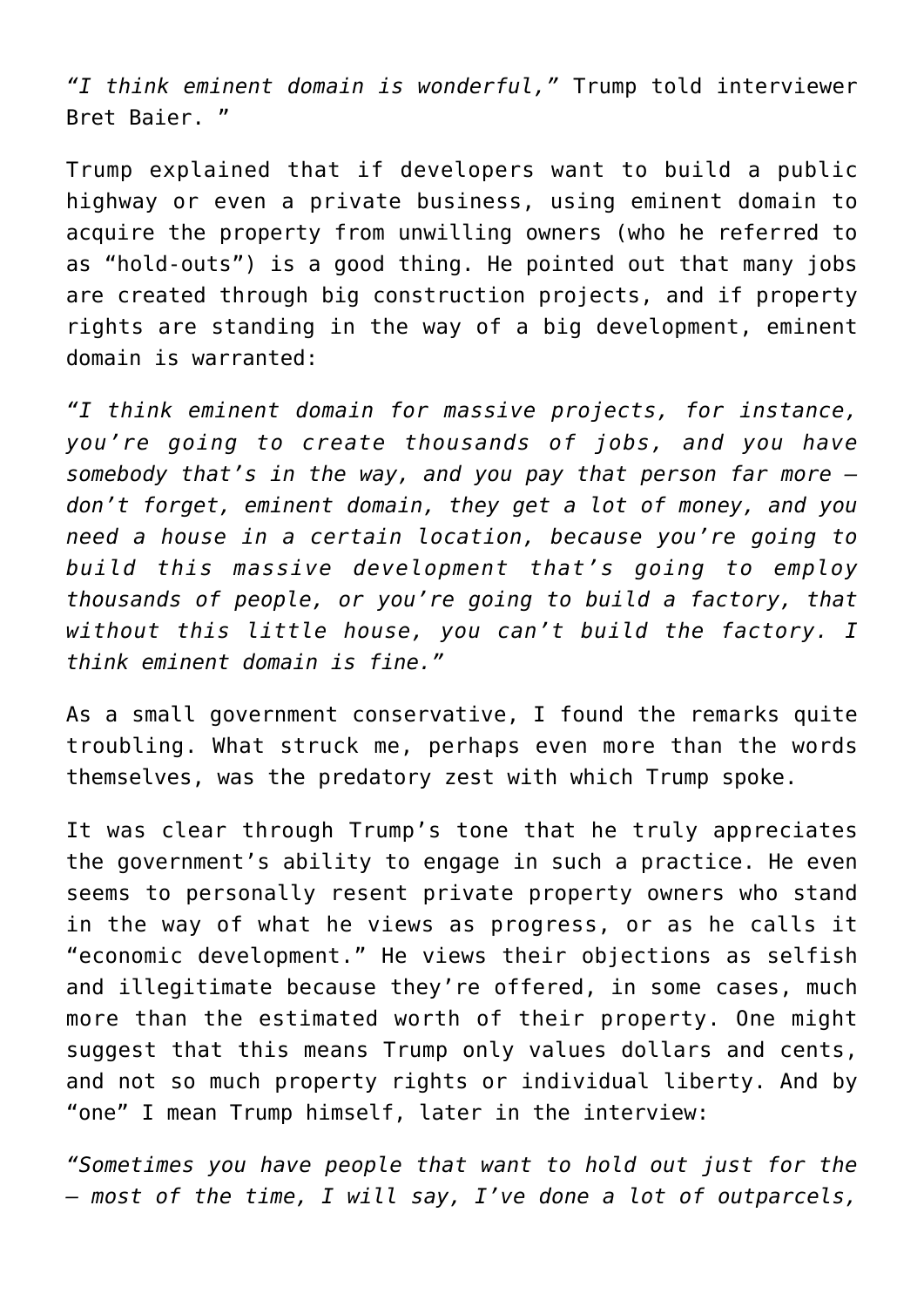*I call them outparcels. Most of the time, they just want money, okay? It's very rarely that they say 'I love my house. I love my house. It's the greatest thing there.' Because these people can go buy a house now that's five times bigger, in a better location, so eminent domain, when it comes to jobs, roads, the public good, I think it's a wonderful thing."*

The condescending rhetoric wasn't empty or theoretical, of course. As Trump repeatedly pointed out during the interview, he's dealt with government entities on eminent domain cases a number of times throughout his prestigious career, and he clearly takes a lot of pride in having come out on the winning end of some (if not most) of those disputes.

In a [2011 piece for the](http://www.nationalreview.com/article/265171/donald-trump-and-eminent-domain-robert-verbruggen) *[National Review](http://www.nationalreview.com/article/265171/donald-trump-and-eminent-domain-robert-verbruggen)*, Robert VerBruggen documented a couple of Trump's more high-profile trysts with eminent domain. One involved a proposed amusement park in Bridgeport, Connecticut that resulted in five businesses' land being obtained by the city and sold to Trump. The other involved an elderly widow from Atlantic City who owned property near the Trump Plaza Hotel for three decades.

In short, Trump wanted the widow's land to use for a park, a parking lot, and a limousine waiting area. He tried to negotiate with her, even offering her \$1 million at one point. When she refused to sell, New Jersey's Casino Reinvestment Development Authority filed a lawsuit against her. She was offered \$251,000 and instructed to vacate the premises within 90 days. Luckily, she eventually won her battle in court.

Now, I understand that eminent domain is supported by the Fifth Amendment of the Constitution. I also understand that the Supreme Court decided in 2005 that the "public use" of property could extend to "private use" as long as more tax revenue was generated by the new property owner. Though it's most certainly abused (and in my opinion, fundamentally unfair), I'm not questioning the *legality* of eminent domain.